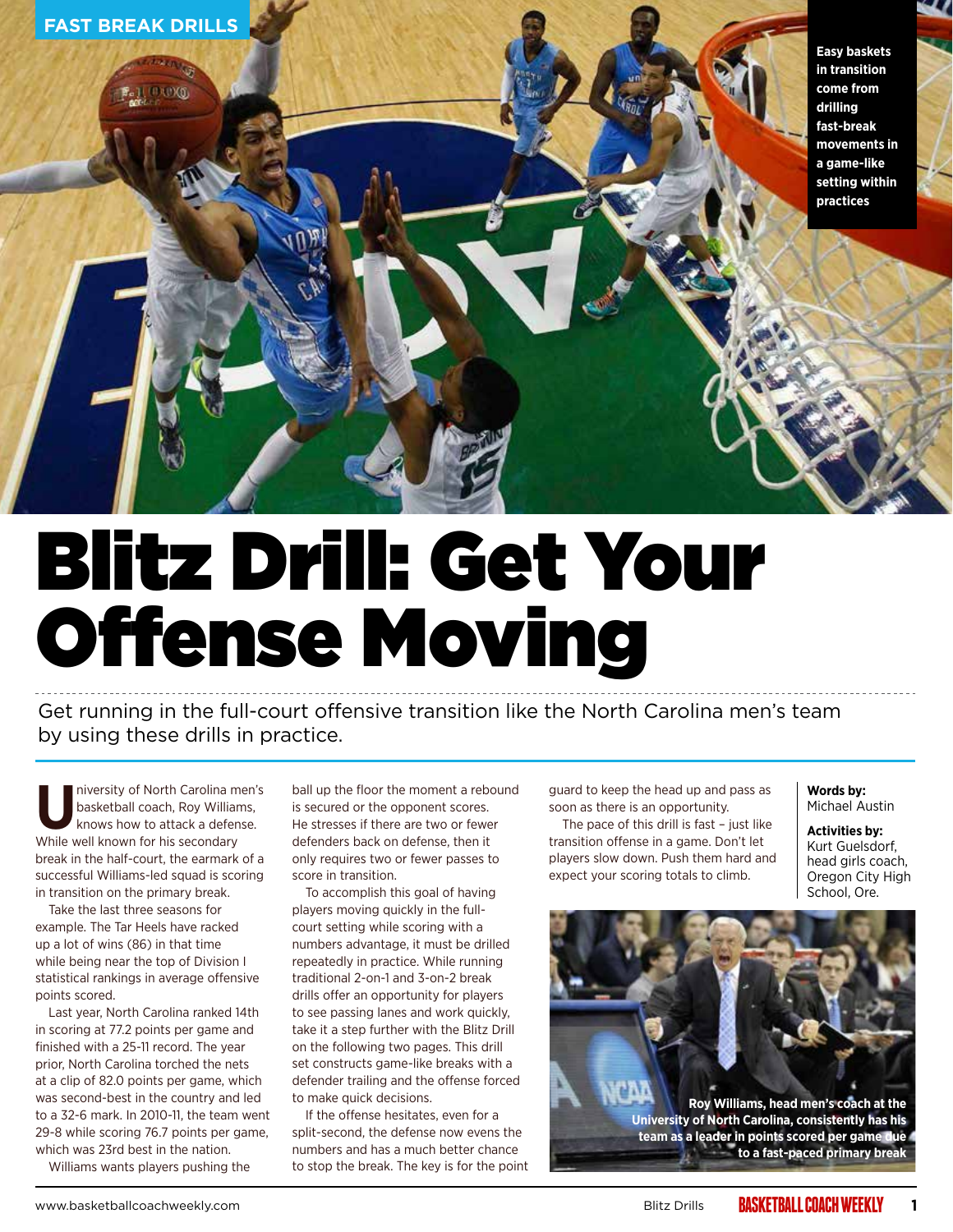#### **FAST BREAK DRILLS FAST BREAK DRILLS**

# 2-On-1 Blitz Drill

A perfectly executed fast break results in easy baskets for your squad and helps build players' confidence during the game.

#### WHY USE IT

Most 2-on-1 drills have players moving quickly but not necessarily at game-speed. By adding a trailing defender, it forces the offense to go all-out to score with the numbers advantage.

#### SET UP

Two offensive players start behind mid-court. The defender already is in position ready to guard the ball. The team on offense (white jerseys) to start also has a player waiting to defend when the action shifts to this end of the court. Both teams have players waiting on the sidelines.

#### HOW TO PLAY

. . . . . . . . . . . . . . . . . .

Once the ball is dribbled past mid-court, the defending team has a player sprint from the sideline to the mid-court circle, then rushes to help defend. Once the shot is made or missed, the two defenders now are offensive players moving in the opposite direction. Once the ball crosses mid-court, a player in a white jersey hustles from the sideline to act as the second defender.

#### **TECHNIQUE**

-------------------------

The key is for the point guard to dribble hard and fast at the defender, which causes the defender to make a choice between the two offensive players and leads to an easier scoring opportunity. **The ball handler attacks the initial defender. This forces the defender into a choice – guard the dribbler or the player filling the lane**

**Once the defender commits, the ball handler sends a bounce pass to the streaking teammate. If the defender waits too long, the trailing defender breaks up the play**

**1**

**2**

**The players on the sideline must be ready to enter the action immediately after the ball crosses mid-court. If the offense hesitates at all, this trailing defender has time to stop the break**

**The open offensive player goes strong to the basket. Even if the trailing defender has closed the gap, going strong ensures the best chance at scoring and possibly drawing a foul**

Player movement  $\longrightarrow$  Ball movement  $-\rightarrow$  Dribble  $\sim$ **The trailing defender enters play once the ball crosses mid-court. This allows the offense a split second of an advantage 3 The defense grabs the ball out of the net and pushes quickly in the opposite direction. There is no time for rest in this drill**